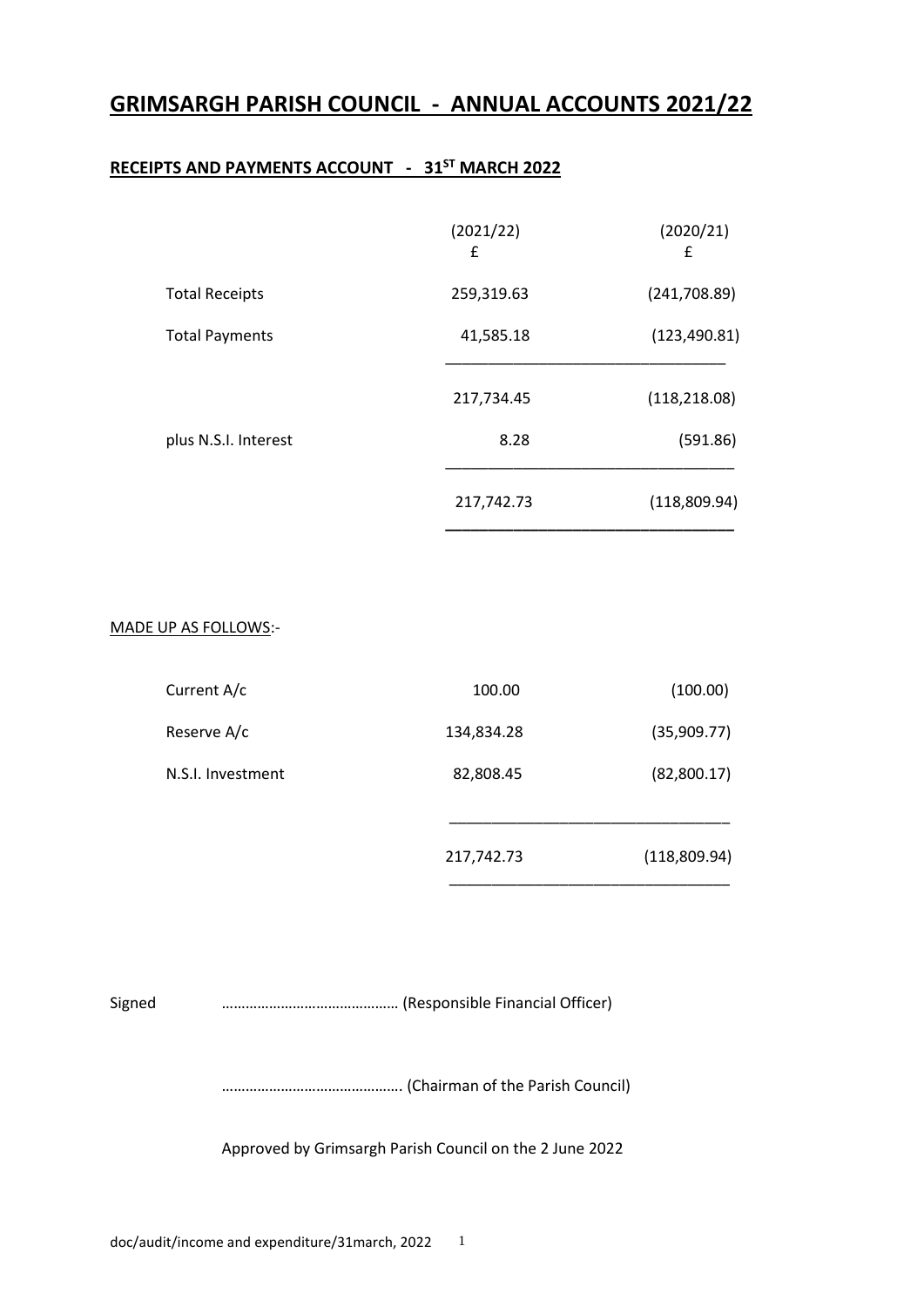### **GRIMSARGH PARISH COUNCIL**

### **RECEIPTS AND PAYMENTS ACCOUNT - 31ST MARCH 2022**

|                                                        | (2021/22)  | (2020/21)     |
|--------------------------------------------------------|------------|---------------|
| Balance carried forward at 1 <sup>st</sup> April, 2021 | 118,809.94 | (146, 102.41) |
| <b>Plus Total Receipts</b>                             | 140,509.69 | (95,606.48)   |
| Plus N.S.I. Interest                                   | 8.28       | (591.86)      |
| Less Total Payments                                    | 41,585.18  | (123, 490.81) |
|                                                        | 217,742.73 | (118,809.94)  |
| These funds are held as follows:-                      |            |               |
| Current A/c                                            | 100.00     | (100.00)      |
| Reserve A/c                                            | 134,834.28 | (35,909.77)   |
| N.S.I. Investment Account                              | 82,808.45  | (82,800.17)   |
|                                                        | 217,742.73 | (118,809.94)  |

### **GRIMSARGH PARISH COUNCIL**

#### 1. Assets

As at the 31<sup>st</sup> March, 2022, the Parish Council held assets as set out below, to the estimated cost values as shown:-

| Nellie Carbis Millennium Woodland                            | <b>Community Value</b> |  |
|--------------------------------------------------------------|------------------------|--|
| Former Electricity Sub-Station (Parish Council Store)        | <b>Community Value</b> |  |
| <b>Grimsargh Wetlands</b>                                    | <b>Community Value</b> |  |
| 5 Timber Bus Shelters (total value)                          | 6,836.17               |  |
| Parish Council Notice-Boards (Two)                           | 2,927.00               |  |
| <b>Village Green Information Signs</b>                       | 1,109.38               |  |
| <b>Willow Weaving Structures</b>                             | 2,618.75               |  |
| 5 Dog Waste Bins and Mounting Posts                          | 820.00                 |  |
| 5 dual purpose bins (1 Redrow estate and 4 Old Railway Walk) | 1,700.00               |  |
| <b>Nativity Crib</b>                                         | 450.00                 |  |
| <b>Nativity Crib Figures</b>                                 | 2,165.07               |  |
| Benches (2 Nellie Carbis and 1 Redrow estate)                | 995.00                 |  |
| <b>CCTV</b>                                                  | 6,450.00               |  |
| Defib and cabinet on Village Green (Cricket pavilion)        | 1,900.00               |  |
| Picnic benches Village Green                                 | 1,000.00               |  |
| LAPTOPS – one for CCTV and one for Clerk use                 | 900.00                 |  |
| <b>TOTAL</b>                                                 | £29,871.37             |  |

\_\_\_\_\_\_\_\_\_\_\_\_